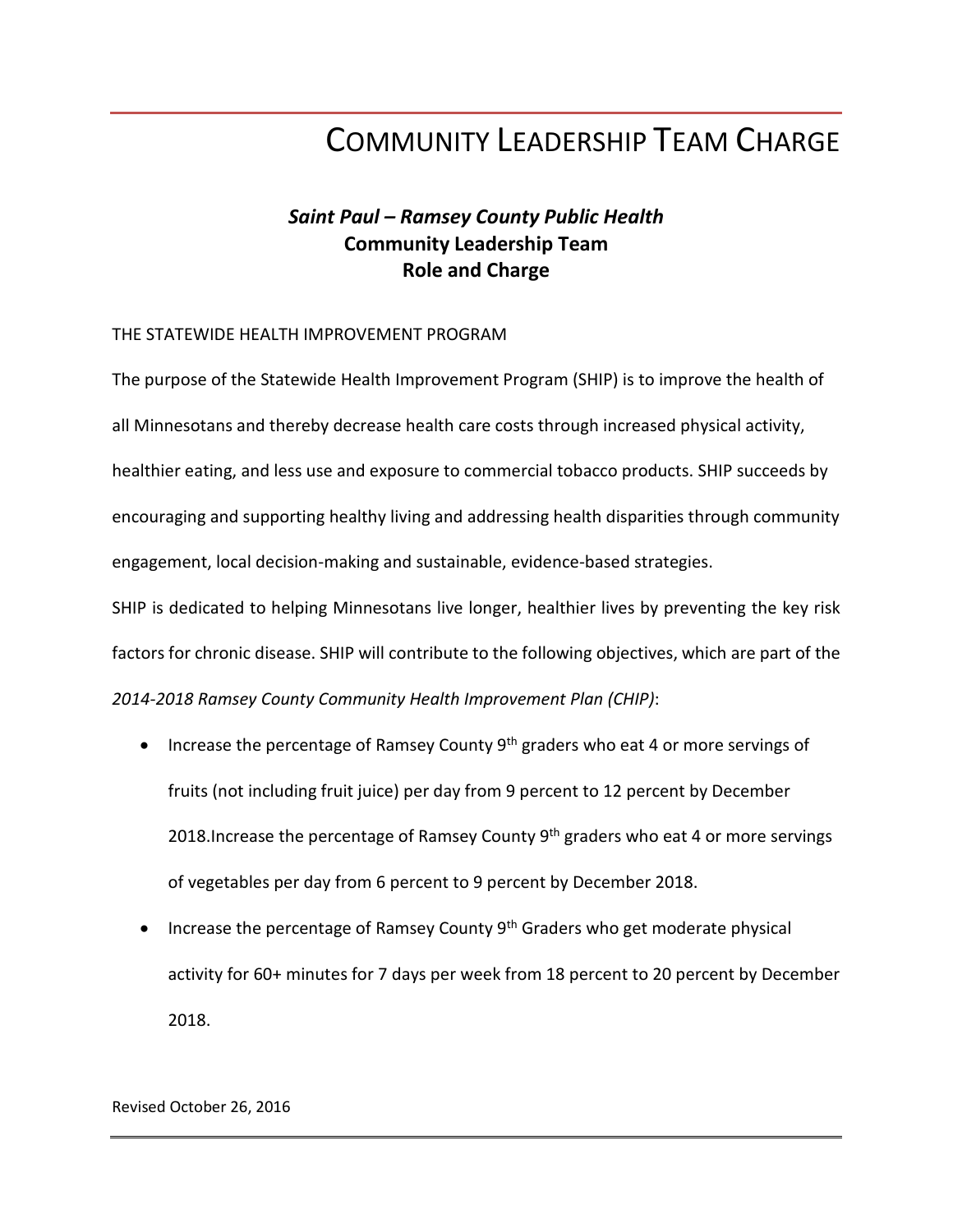- Increase the percentage of Ramsey County adults who eat 5 or more fruits and vegetables per day from 34 percent to 37 percent by December 2018.
- Increase the percentage of Ramsey County adults who get moderate physical activity for 150+ minutes per week from 60 percent to 63 percent by December 2018.
- Reduce the percentage of adult smokers from 9 percent to 7 percent by December 2018.

In FY 2014-15, the Minnesota Legislature approved an appropriation of \$35 million for SHIP. Local SHIP History:

During the SHIP 2 grant period, Saint Paul – Ramsey County Public Health made the decision to enlist its Community Health Services Advisory Committee in the role of SHIP Community Leadership Team. On at least a quarterly basis, the CHSAC has met as the CLT for SHIP, with additional members added from the health care system, and other community representatives who are also SHIP partners. The approach will be continued throughout the SHIP 4 grant cycle. **COMMUNITY LEADERSHIP TEAM PURPOSE AND CHARGE** (created and unanimously adopted by

the Saint Paul – Ramsey County Public Health SHIP Community Leadership Team at a special meeting held on August 5, 2015.):

The purpose of the Saint Paul – Ramsey County Public Health Community Leadership Team is to establish and grow community support for policy, systems and environmental change, address the social determinants of health that create the opportunity and enable the adoption of healthy lifestyles.

The Saint Paul – Ramsey County Public Health Community Leadership Team will:

Revised October 26, 2016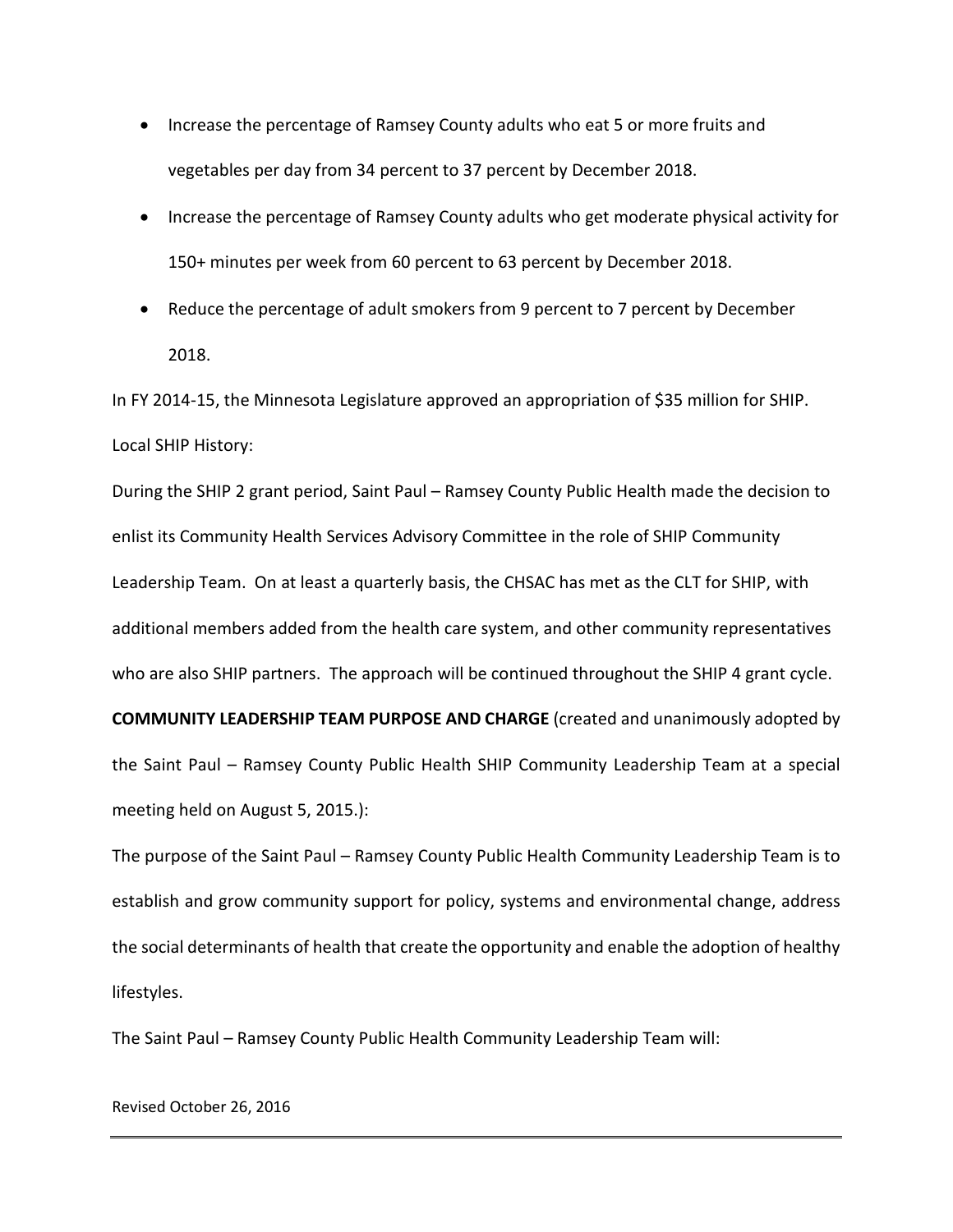- **Provide community accountability** by remaining aware of progress in achievement of SHIP goals and outcomes and providing advice on opportunities to enhance outcomes in the community with health equity as a goal
- **Improve implementation and impacts** by promoting complementary initiatives throughout the community to enhance community ownership and participation in efforts to address social determinants of health, support and enable healthy lifestyles and increase physical activity and availability/consumption of healthy foods and reductions in tobacco exposure
- **Act as a resource and advisor** by being available to review requests for proposals in order to ensure equitable access to contracting opportunities for implementing policy, system and environment changes in the community
- **Promote awareness** of SHIP accomplishments with MDH, the County Board, City Councils, and organizations and citizens throughout Ramsey County
- **Promote community engagement** with diverse systems, organizations and communities (health care, schools, faith communities, municipalities, and citizens, etc.) throughout Ramsey County that will eliminate systemic racism/barriers and promote health equity
- **Promote the concept of** Health in All Policies and Accountable Health Communities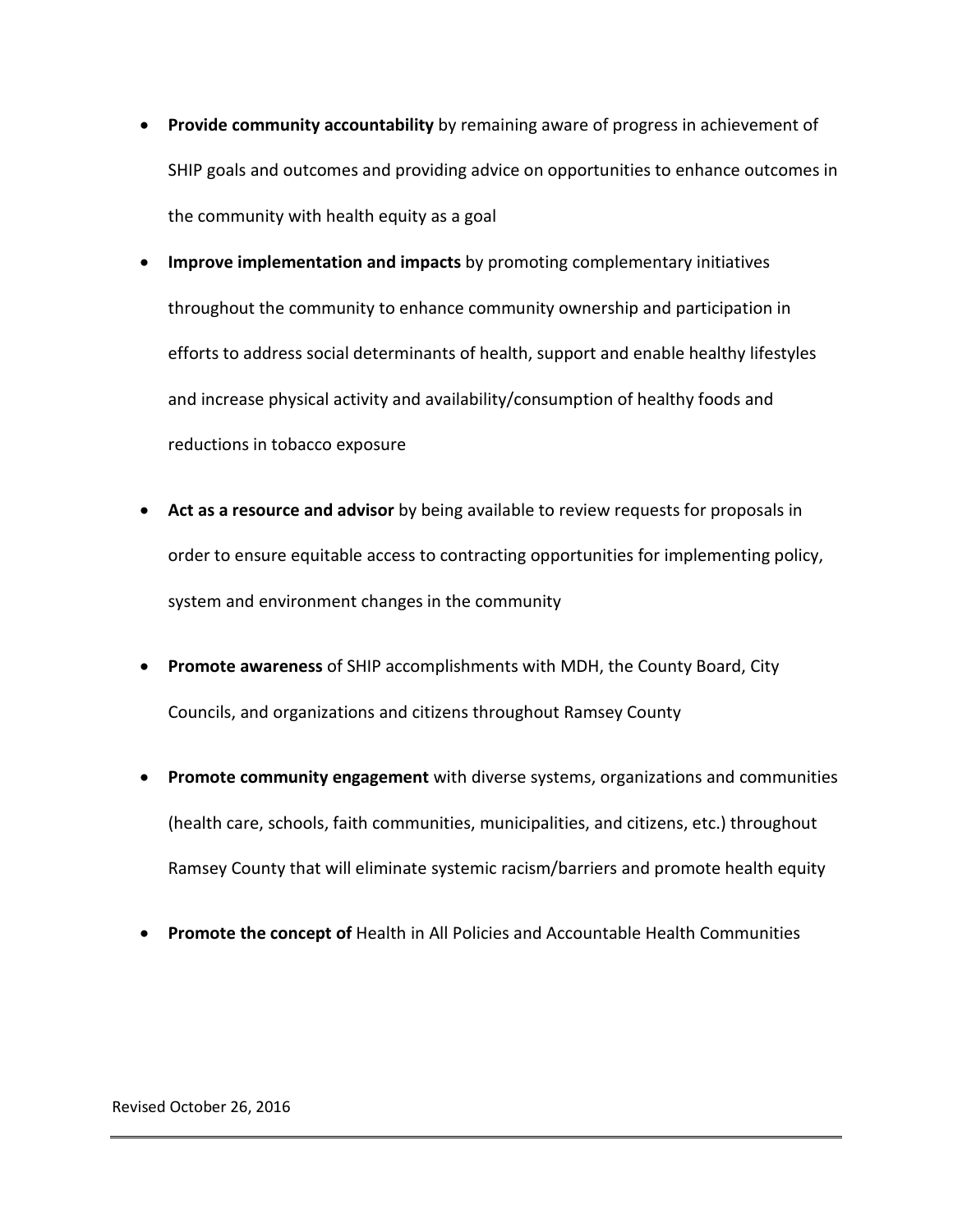• **Commit to measure** and assure the work and impacts of the Community Leadership Team toward fulfilling its charge and enhancing the effectiveness of SHIP initiatives in Saint Paul and suburban Ramsey County

#### **MEETING SCHEDULE**

The Saint Paul – Ramsey County Public Health Community Leadership team will meet on at least

a quarterly basis during the SHIP 4 grant period, meeting on the first Wednesday of the month.

2017 Meeting Schedule

February 1, 2017

May 3, 2017

August 2, 2017 (this date may be changed due to MDH request for 2017-2018 workplan)

November 1, 2017

### **Note: Additional CLT members can be recruited, with a focus on communities and organizations most directly impacted by health disparities. Saint Paul – Ramsey County Public Health SHIP CLT/Community Health Services Advisory Committee/Community Health Improvement Plan Action Team members**

| <b>Community Leadership Team Members</b> |                                                                                                                                                                 |                                                                   |                                                                                                                        |  |
|------------------------------------------|-----------------------------------------------------------------------------------------------------------------------------------------------------------------|-------------------------------------------------------------------|------------------------------------------------------------------------------------------------------------------------|--|
| Name                                     | Staff of, volunteer or associated with:<br>(established organization, or reflecting a<br>part of the community that is organized but<br>may not be incorporated | Organizational<br>interest<br>(Choose<br>one<br>or<br>more below) | Please indicate<br>which of the<br>members come<br>from<br>an<br>organization<br>that<br>receives<br><b>SHIP Funds</b> |  |
| Thomas Kottke, MD                        | <b>HealthPartners</b>                                                                                                                                           | Nonprofit<br>Organization                                         |                                                                                                                        |  |
| Regina Rippel                            | <b>LPN</b>                                                                                                                                                      | Community<br>Member                                               |                                                                                                                        |  |
| Caitlyn Nystedt                          | <b>Regions Hospital</b>                                                                                                                                         | Nonprofit<br>Organization                                         |                                                                                                                        |  |
| Carla Kohler                             | <b>CLUES</b>                                                                                                                                                    | Nonprofit<br>Organization                                         |                                                                                                                        |  |

Revised October 26, 2016